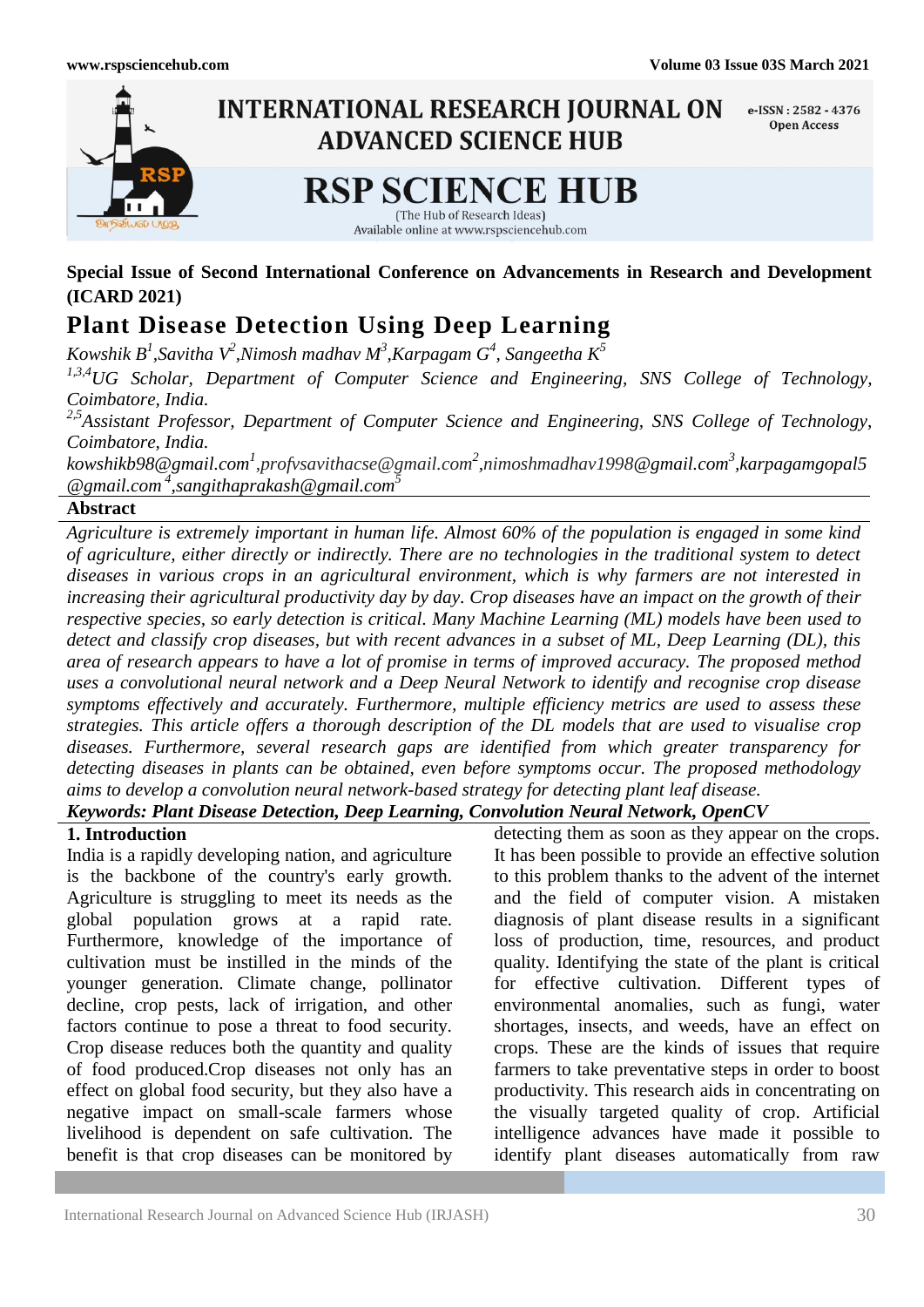images. Deep learning is a learning system based on neural networks. One of the benefits of deep learning is that it can automatically extract features from photos. During preparation, the neural network learns how to extract features. The famous deep learning model is CNN, which is a multi-layer feed-forward neural network.[1-6]

# **2. Problem statement**

Agriculture is an integral part of the Indian economy. The Indian agriculture sector employs nearly half of the country's workforce. India is the largest producer of pulses, rice, wheat, spices, and spice products in the world. Farmers' economic growth is determined by the quality of the goods they make, which is dependent on plant growth and yield. As a result, in the field of agriculture, disease identification in plants is important. Plants are highly susceptible to diseases that inhibit plant development, which has an effect on the farmer's ecology. The use of an automated disease detection technique is advantageous in detecting a plant disease at an early stage. Plant diseases manifest themselves in various parts of the plant, such as the leaves. It takes a long time to manually diagnose plant disease using leaf photographs. As a result, computational methods must be developed to automate the process of disease detection and classification using leaf images.[5-8]

# **3. Existing system**

The current approach for detecting plant disease is simple naked eye observation by plant experts, which can be used to detect and identify plant diseases. In these circumstances, the suggested technique is useful for tracking vast fields of crops. Furthermore, in some nations, farmers lack adequate facilities or are unaware that they can contact experts. As a result, consulting experts is not only more expensive but also more time consuming. In those circumstances, the suggested technique for tracking a large number of plants would be useful.[9-11]

# **3.1 Disadvantages of Existing System**

- Only humans are capable of predicting diseases.
- The procedure is extremely slow.
- Consumption of time and space is also very high.
- The price is also high.
- **4. Proposed solution**

#### **www.rspsciencehub.com Volume 03 Issue 03S March 2021**

This study is focused on the identification of plant diseases. The segmentation, feature extraction, and classification techniques are used to detect plant diseases. Photos of leaves from various plants are taken with a digital camera or similar unit, and the images are used to classify the affected region in the leaves. To detect plant disease, we use a Convolution neural network and a Deep neural network in the proposed framework. This paper proposes a framework that employs low-cost, open-source software to achieve the task of reliably detecting plant disease.

# **4.1 Advantages**

- Detects related images with a low-cost camera and open cv.
- Opencv aids in the efficient analysis of images and videos.

# **5. List of modules**

- Image acquisition.
- Image pre-processing.
- Image enhancement.
- Image segmentation.
- Image analysis
- Feature extraction.
- Disease classification.

# **5.1 Image Acquisition:**

The first step is to gather data from a publicly accessible repository. The picture is used as the input for further processing. We've chosen the most common image domains so that we can accept any format as input to our method, including.bmp,.jpg, and.gif. The camera feeds the real-time images directly. Since most leaves colour varies from red to green for exact segmentation, a white background is provided for further study, proper visibility, and easy image analysis. Cotton images are captured using an image capturing system in this process. The picture is taken in such a way that any distortion is avoided. The photo was not taken in direct sunlight because it would distort the picture.

# **5.2 Image Pre-processing:**

The use of computer algorithms to perform image processing on digital images is known as image pre-processing. We can detect the plant by analysing the image with a specific algorithm. We use a similar approach for image processing and detection with a specific algorithm. The image quality is critical in this process; we can't use the algorithm if the image isn't clear.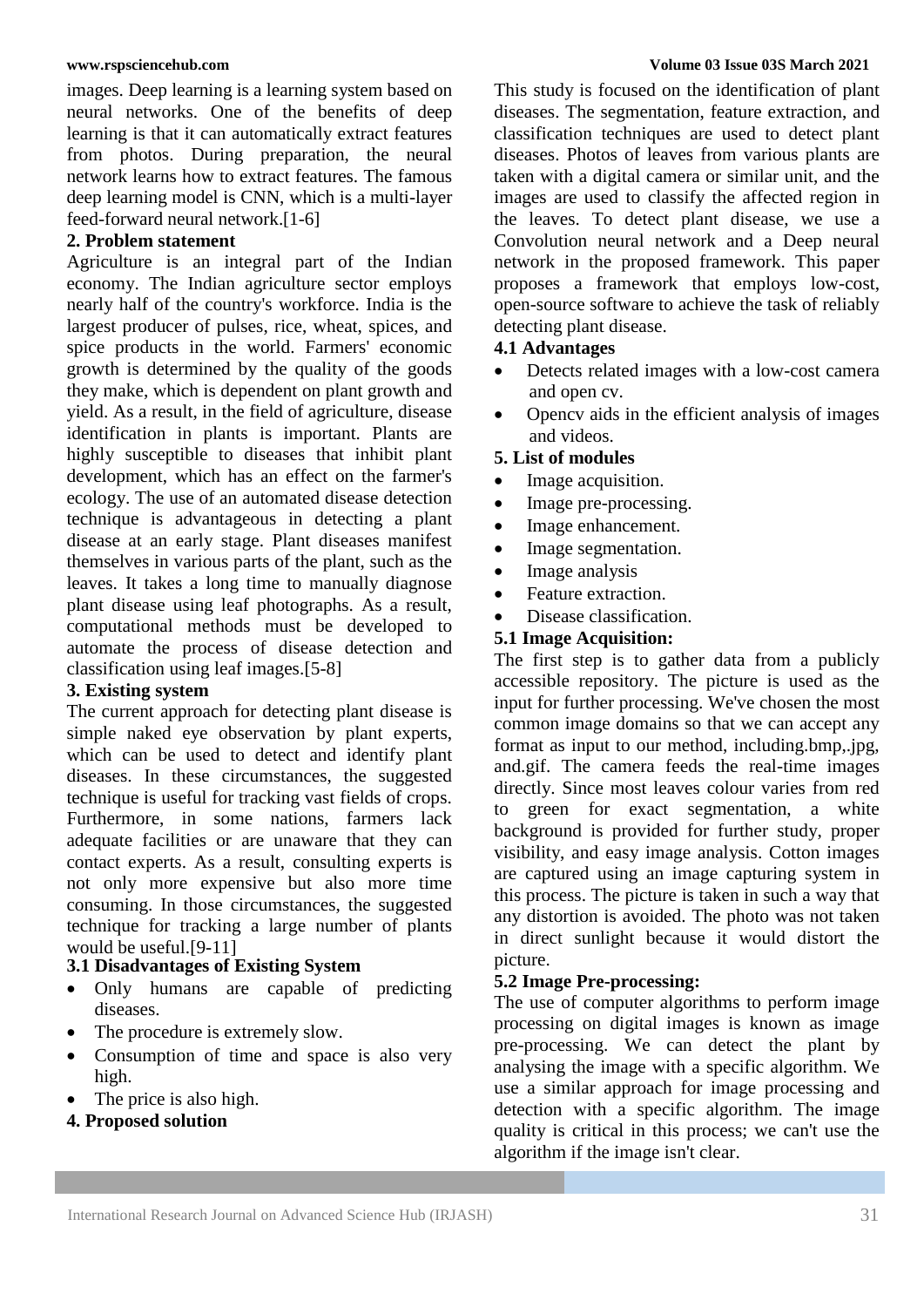

#### **5.3 Image Enhancement:**

The process of modifying digital images so that the effects are more appropriate for display or further image processing is known as image enhancement. Any of the following can be used to improve an image:

- Histogram Equalization.
- Noise removal using filters.
- Unsharp mask filtering.
- Decorrelation stretch etc.

# **Fig.1. Infected plant**

# **5.4 Image Segmentations:**

The method of segmenting a digital image into multiple segments is known as image segmentation (sets of pixels, also known as image objects). Image segmentation is used to make image identification and analysis simpler by dividing the image into several segments and analysing each segment individually. Color, texture, and intensity are all common characteristics among the various segments.



**Fig.2. Image Segmentation of a leaf**